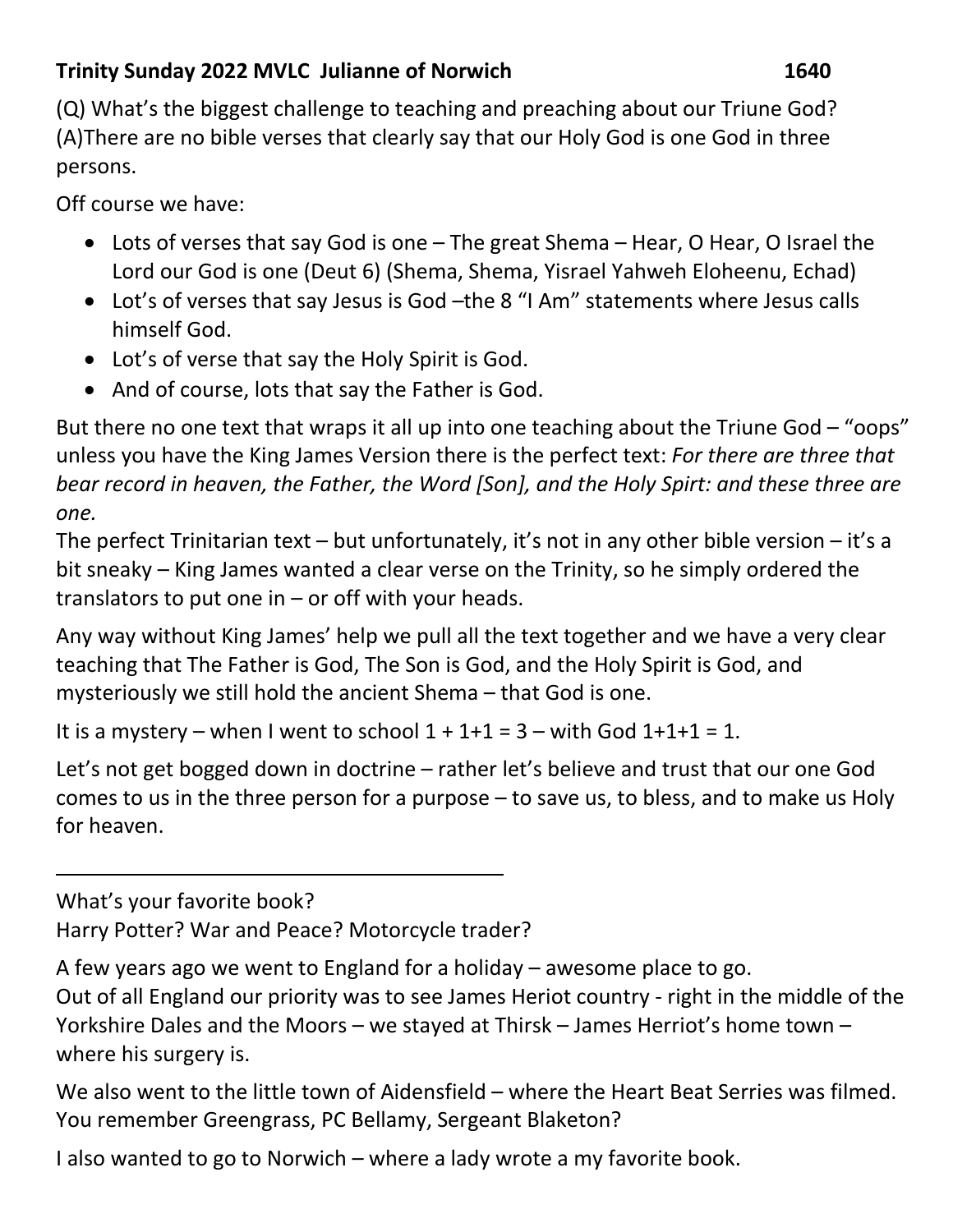Norwich is down the coast from Whitby.

l

We went to Whitby to see the home of Captain Cook – thought we had better do that – we were passing by anyway – the least we could do for Captain Cook.

Then Norwich – the famous city of churches – the home of Julianne of Norwich who wrote my favourite book.

Now Julianne of Norwich lived in the 14 hundreds. I got interested in her book because it's supposed to be the first book ever written by a woman in English – so I wanted to read what she had to say. I wanted to know what women really wanted in the Middle Ages?

Julianne was what they call a mystic – that is a bit like a monk – a person totally devoted to serving God and studying his word. She lived in a tiny single room attached to the Cathedral – with a cat.

Her book is all about the Holy Trinity – it's called "the Revelations of Divine Love" – it's very famous book if you're into that sort of thing.

She sums up the Triune God: "*All shall be well, all manner of thing shall be well."* No doctrine there – it's a description of the mission and intent of the Triune God.

Last Sunday here we had Kurt and Pere sing "It is well with my soul" – twice! The songs rings of Julianne's words "*All shall be well, all manner of thing shall be well."*

The hymn "It is well" was written by a Christian businessman, Horatio Spafford, who sent his wife Anna and 4 children, by ship, to Europe, on a holiday, in 1871.

The plan was that he would come later on another ship.

In the middle of the Atlantic Ocean his wife's ship collided with another ship and they both sank.

Nearly everyone drowned except Anna – the kids drowned – 226 people drowned but not the wife – the mum.

She was picked up by another boat and taken to England. When she got there, she sent a telegram to her husband: *"Saved, alone, God gave us four daughters they're all gone - Someday I will understand why. What shall I do?"* 

Horatio, set sail for England and his shipped stopped right where his wife's ship went down – a seafarers respect thing. At that place and at that time he received the words for that hymn:

When peace like a river attended my way, When sorrows like sea billows roll. Whatever my lot, Thou hast taught me to say, It is well, it is well with my soul.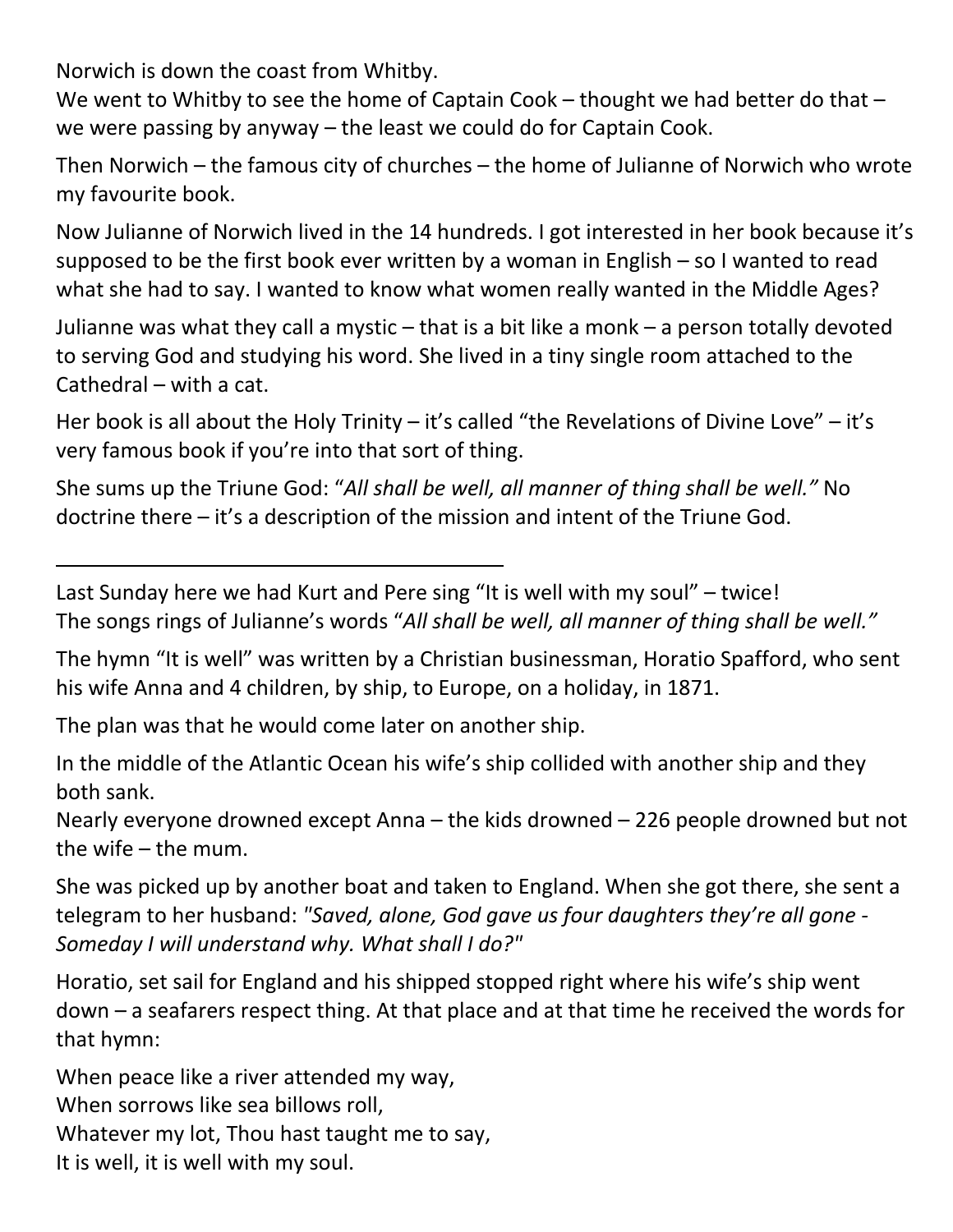He also claimed it was the Father, and the Son, and the Holy Spirit at work in him 3 different ways that gave him the strength to say those words and glorify God in the middle of tragedy.

Now back to Julianne of Norwich, sounds nice living by the Cathedral with her cat. Julianne lived in the middle of a town, in the middle of a terrible war, in the middle of the Black Plague – people were being killed or were dying all over the place.

Read her book to appreciate the miseries of England at that time.

l

And she wrote – just like Horatio: "*All shall be well, all manner of thing shall be well."*

People used to come her window for comfort and she would say those words: "*All shall be well, all manner of thing shall be well.* 

How could she say that in the middle of such desperate times?

She said she was "enclosed" by the ministry of the Holy Trinity – not God but the Holy Trinity - being cared for in at least three different ways.

The three persons of the Trinity have very different job descriptions don't they? 3 different jobs with one intent - to "enclose" us completely and make us Holy For heaven.

Each *person* of the Holy Trinity is forever and constantly "enclosing" us with Love and peace.

Isn't it good to leave the doctrine of the Trinity behind, and all those inadequate explanations - and focus on the intent and mission of the Triune God – to enclose us with love and peace?

And what's more we find we are called into the work of the Triune God. In Baptism we take on the name of the Triune God – it's not flash – it's simply the name of Father, and of the Son, and of the Holy Spirit.

Through that triune name we are called into the same mission of enclosing people with love and peace. And mostly it says those people are the poor, the widows, the orphans, the lonely, and the strangers to God's love.

Scripture, tells us that we are made in the image of the Triune God, we are called to be the persons of the Triune God to people in our community.

When people are enclosed by the Triune God – our faith confidence grows - we too can float above the tragedy and say *"it is well with my soul*" – I am wrecked with grief and sadness – but my soul is God's business - *"it is well with my soul".*